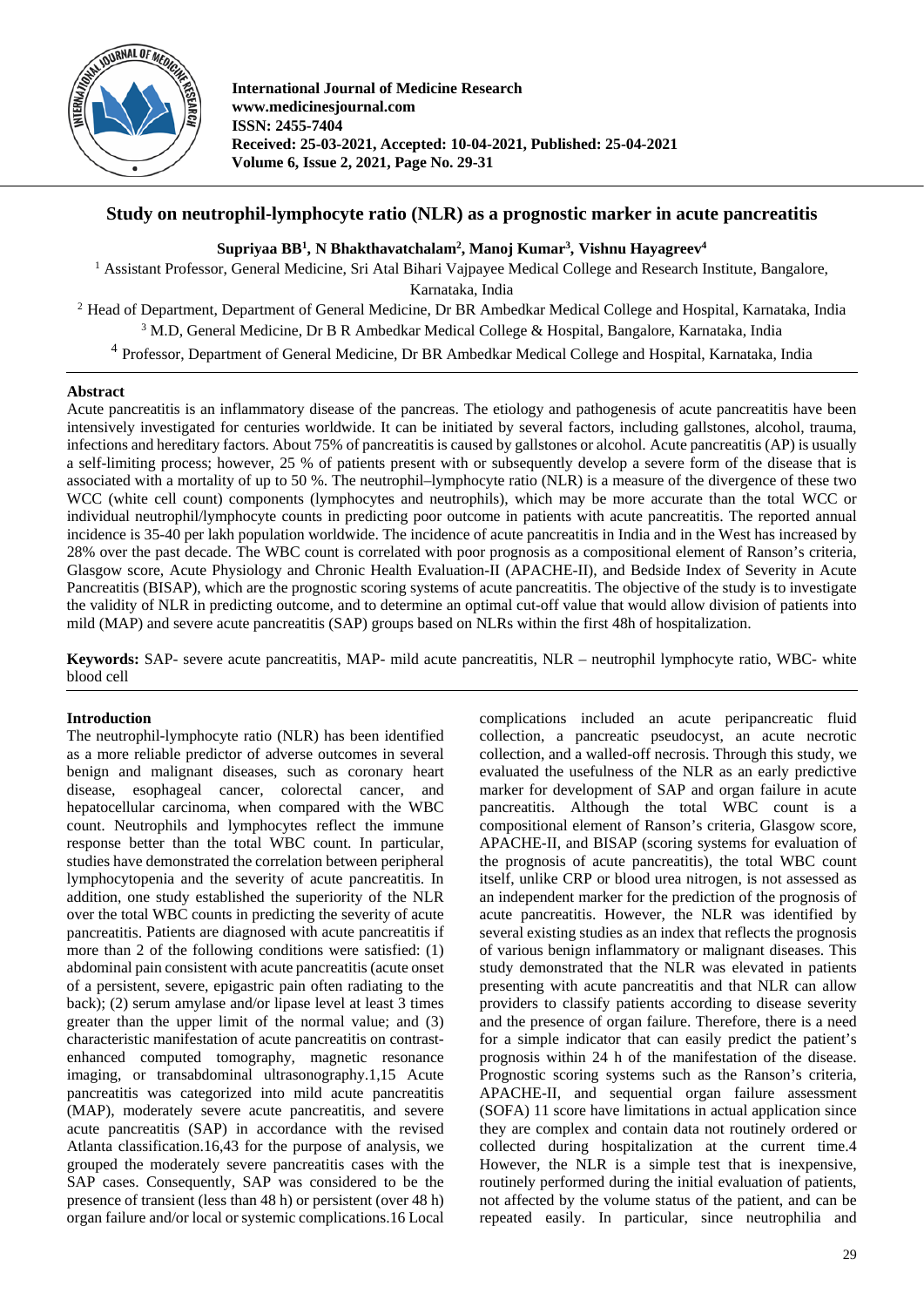lymphopenia are indexes of systemic inflammation and physiological stress, they can better reflect complications such as necrosis or organ failure.8, 12 The neutrophil, as a major cell associated with the active inflammation response, is the main initiator of tissue destruction caused by several inflammatory cytokines such as interleukin 1 and interleukin 6.3,5,6,7

## **Materials & Methods**

The present study will be carried out in all the inpatients diagnosed to have acute pancreatitis in the Department of General Medicine and Department of General Surgery, at Dr. B. R. Ambedkar Medical College, Bengaluru, Karnataka.

## **Sample Size:** 50 cases

## **Collection of Data**

Sequential patients admitted with a confirmed diagnosis of AP. Acute pancreatitis was defined as clinical findings consistent with a diagnosis of pancreatitis together with an elevation in serum amylase/lipase of three times the upper limit of normal. The white cell differential count was analyzed and the NLR determined by calculating the ratio between the absolute neutrophil and lymphocyte counts at 0, 24h. The present study was carried out in all the inpatients diagnosed to have acute pancreatitis in the Department of General Medicine and Department of General Surgery, at Dr. B. R. Ambedkar Medical College, Bengaluru, Karnataka. The white cell differential count was analyzed and the NLR determined by calculating the ratio between the absolute neutrophil and lymphocyte counts at 0, 24h AND 48h respectively. The sensitivity and specificity of the NLR for the identification of patients with severe AP were calculated on admission, and 24h and 48h.

**Study Design: Prospective and Observational Study** 

**Duration**: November 2016 - June 2018

## **Inclusion Criteria**

- 1. Patients admitted with acute pancreatitis due to varied etiology (alcohol, gallstones, idiopathic, hypercalcemia, hereditary, malnutrution, autoimmune, infections etc) i.e. medical and surgical causes.
- 2. Patients fulfilling APACHE 2 criteria on admission.

## **Exclusion Criteria**

- 1. Patients not fulfilling APACHE 2 criteria on admission.
- 2. Chronic pancreatitis.

#### **Statistical Tools**

Data will be summarized by mean, standard deviation and percentage, sensitivity and specificity and other statistical tests, like Chi Square and ANOVA test was employed to plot the ROC curve and Mann Whitney test was used for the comparison of mean NLR ratio.

#### **Estimation of Sample Size Sample Size for Percents**

- 1. Best estimate of the population size.
- 2. Best estimate of the rate in the population (%): Best estimate of what the actual percent of the survey characteristic is. This is based on the null hypothesis. If it is not known, this value is arbitrarily taken as 50%
- 3. Maximum acceptable difference (%): This is the maximum percent difference that is acceptable between the true population rate and the sample rate. Typically taken as 5%
- 4. Desired confidence level (%): Level at which the true population rate falls within the acceptable difference; the same as the desired confidence in the findings of the study

## **Hence**

- 1. Best estimate of the population size: 6400 (as per incidence of pancreatitis in Southern India as per recent studies)
- 2. Best estimate of the rate in the population (%): 50%
- 3. Maximum acceptable difference (%): 5%
- 4. Desired confidence level (%): 95%
- 5. Confidence interval for confidence level of 95%: 13.81

Sample Size = 
$$
\frac{Z^{2} * (p) * (1-p)}{c^{2}}
$$

Where:

 $Z = Z$  value (e.g. 1.96 for 95% confidence level)

 $p =$  percentage picking a choice, expressed as decimal  $(.5)$ used for sample size needed)

 $c =$  confidence interval, expressed as decimal (e.g.  $04 = \pm 4$ )

Correction for finite population size (pop):

New sample size (ss) = 
$$
\frac{\text{ss}}{1+(\text{ss}-1)}
$$

Required sample size is hence 50.

Among cases of both mild and severe acute pancreatitis, excessive alcohol consumption was the commonest cause (14 cases; 45.2% and 12 cases; 63.2% respectively) followed by the presence of obstructive gallstones (8 cases; 25.8% and 4 cases; 21.1% respectively. There was no significant statistical difference between any cause of acute pancreatitis among the study population ( $\chi$ 2=11.255; P=0.08), indicating that there was a relatively high incidence of less common causes of acute pancreatitis among study population. The mean alcohol intake among cases with severe acute pancreatitis due to excessive alcohol consumption was  $31.00 \pm 9.79$  units/week; nearly double that of cases with mild acute pancreatitis(15.88 ± 6.72 units/week). The Mann-Whitney U Test revealed a Z value of  $-3.846$  and a two-tailed P value of  $<0.001$ ; which implies that a randomly selected case among cases with severe acute pancreatitis due to excessive alcohol consumption was very likely to have a higher weekly alcohol consumption than a randomly selected case among those having mild acute pancreatitis. The mean alcohol intake among cases with severe acute pancreatitis due to excessive alcohol consumption was  $31.00 \pm 9.79$  units/week; nearly double that of cases with mild acute pancreatitis  $(15.88 \pm 6.72)$ units/week). The Mann-Whitney  $\overline{U}$  Test revealed a Z value of  $-3.846$  and a two-tailed P value of  $\langle 0.001$ ; which implies that a randomly selected case among cases with severe acute pancreatitis due to excessive alcohol consumption was very likely to have a higher weekly alcohol consumption than a randomly selected case among those having mild acute pancreatitis.